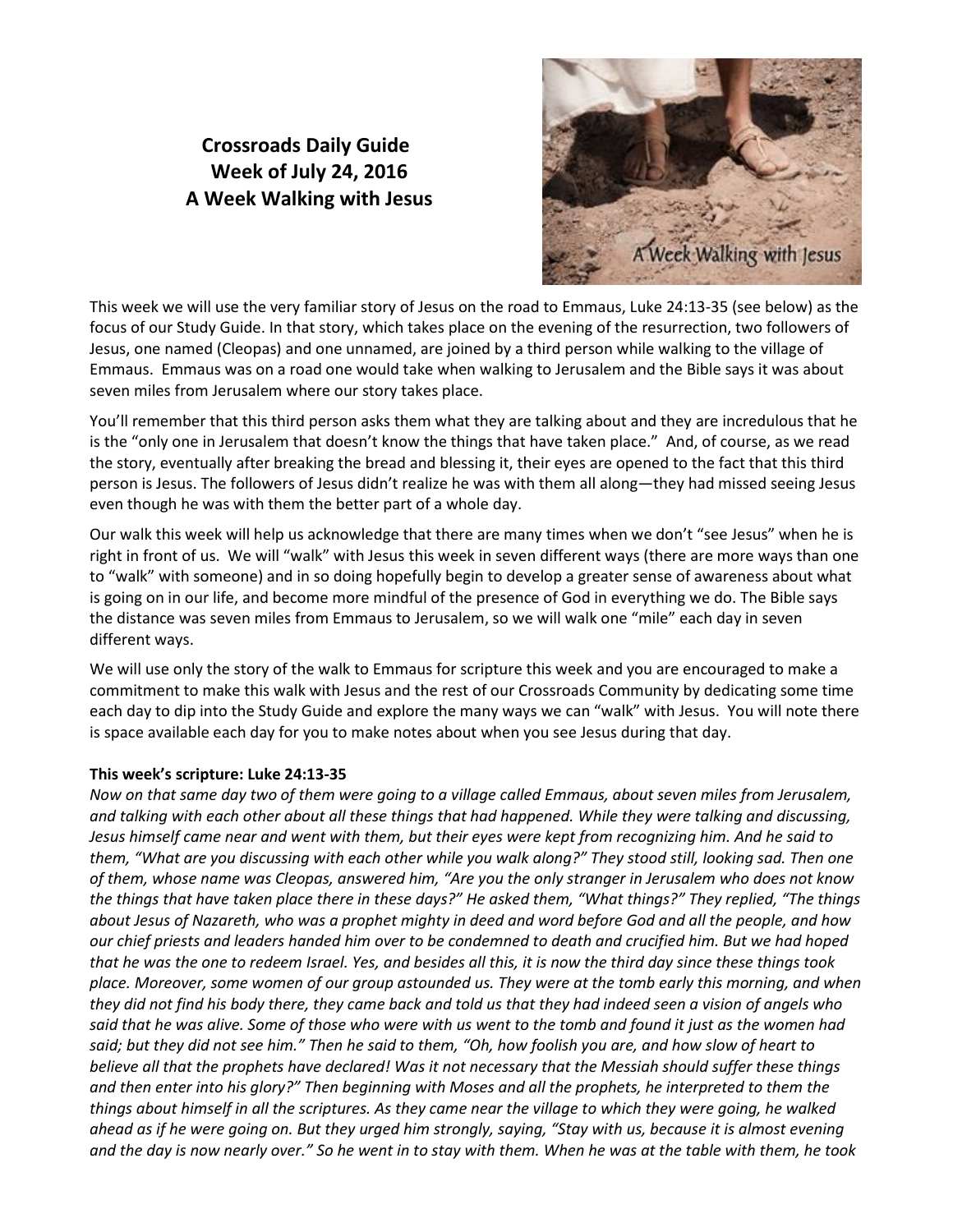*bread, blessed and broke it, and gave it to them. Then their eyes were opened, and they recognized him; and he vanished from their sight. They said to each other, "Were not our hearts burning within us while he was talking to us on the road, while he was opening the scriptures to us?" That same hour they got up and returned to Jerusalem; and they found the eleven and their companions gathered together. They were saying, "The Lord has risen indeed, and he has appeared to Simon!" Then they told what had happened on the road, and how he had been made known to them in the breaking of the bread.*

# **Sunday, July 24, 2016**

## Mile 1 - Walking with Jesus

We start our walk by, well, walking. Read the story again, especially verse 13, which the Bible tells us makes Emmaus seven miles from Jerusalem. During your day today you are going to walk somewhere and if for some reason you aren't, then get up and go for a walk! Make a point of really being present when you walk, really see the sidewalk in front of you, the trees on the side of the road, the people you pass. We have to believe the men walking with Jesus were so absorbed in the story they were just putting one foot in front of the other, without thinking. Don't do that on your walk today. Be aware of what you are experiencing. Be aware of your feet moving one in front of the other, the physical nature of walking's impact on your body. Be attentive and mindful of the physical nature of your walk.

Thoughts on my walk today:

#### **Monday, July 25, 2016**

#### Mile 2 - Talking about and with Jesus

In the next part of our story the two men are talking with each other and eventually with Jesus. Do you speak with Jesus? More than when you are praying? Is he a companion, someone you can confide in, someone you can talk to about anything? And do you talk to *other people* about Jesus? Today make a point of doing two things: actually having a conversation with Jesus that isn't a prayer-talk to him! Have a conversation…we know, this sounds strange, but try it, talk to him. And secondly talk to your family or a friend or your kids about this story, about this walk to Emmaus and the walk you are having. Talking about something gives it meaning, sometimes. Talk to Jesus and about Jesus today.

Thoughts during my talk today:

## **Tuesday, July 26, 2016**

## Mile 3 - Thinking about Jesus

How often do you think about Jesus and your relationship? We're not talking praying to him or with him, but thinking about him. Who is he in your life? What does he mean to you? What is your relationship like? Do you do enough serious thinking about Jesus' importance in *your* life? Is your relationship a priority? Does it matter or is just something you worry about on Sunday then go about your business on Monday? Today, on this one mile walk, spend time thinking about your relationship with him, his presence in your life. Don't pray about it, think about it…really ponder it. Do you feel good about the relationship? Does it need work? What might you do to make it better?

Thoughts on my thinking about Jesus today:

## **Wednesday, July 27, 2016**

## Mile 4 - Praying with Jesus

Ok, yesterday we thought about our relationship, today let's pray about it. There are many forms of prayer, the one we use the most probably being petition, asking Jesus to intervene. But today on this mile of the walk let's pray with Jesus by doing nothing—literally doing nothing—but sitting still and imagining him in your presence. This form of prayer, or meditation, might sound to like a not very productive exercise, but in our